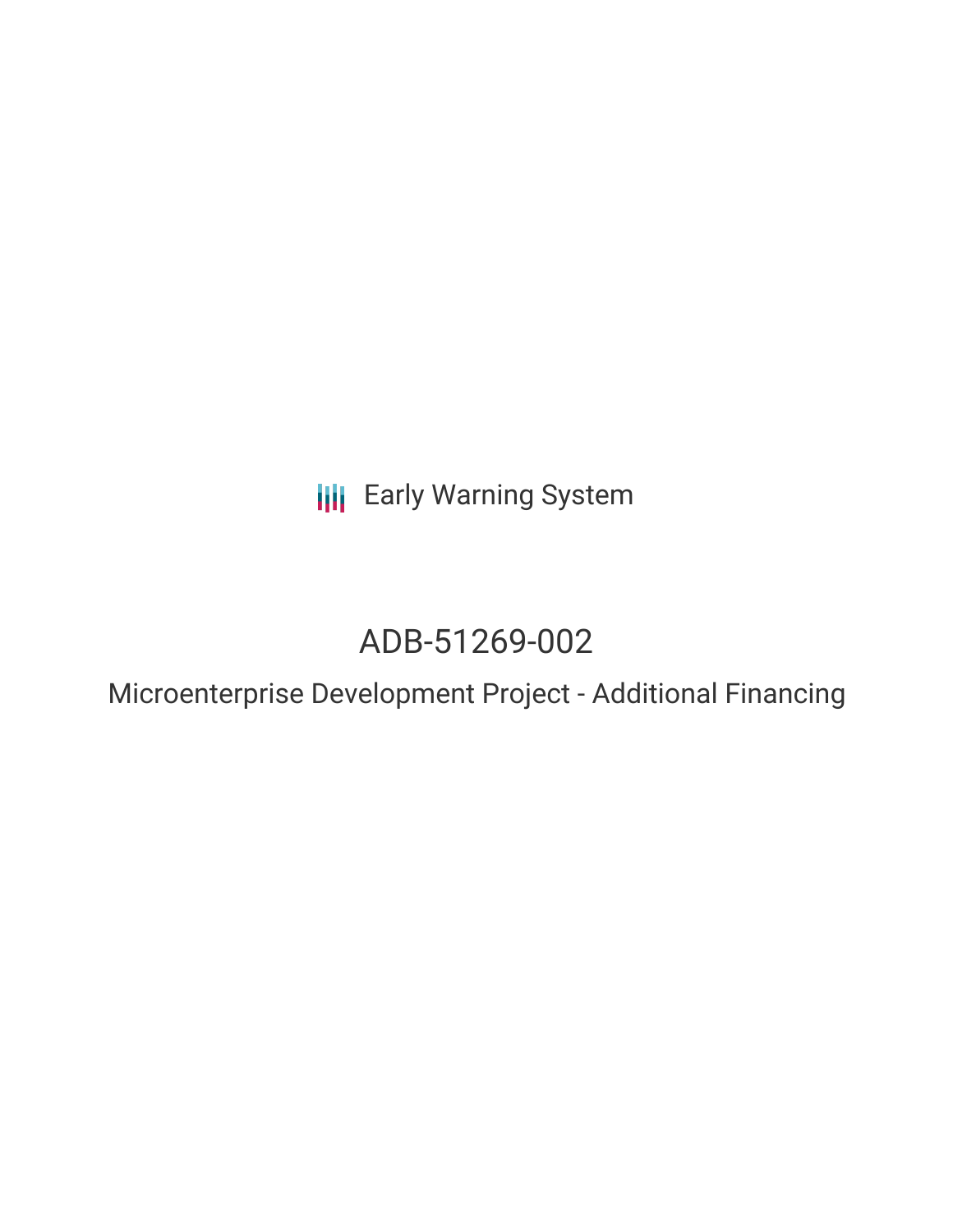

### **Quick Facts**

| <b>Countries</b>               | Bangladesh                   |
|--------------------------------|------------------------------|
| <b>Financial Institutions</b>  | Asian Development Bank (ADB) |
| <b>Status</b>                  | Proposed                     |
| <b>Bank Risk Rating</b>        | FI                           |
| <b>Borrower</b>                | Government of Bangladesh     |
| <b>Sectors</b>                 | Finance                      |
| <b>Investment Type(s)</b>      | Grant, Loan                  |
| <b>Investment Amount (USD)</b> | \$50.50 million              |
| <b>Loan Amount (USD)</b>       | \$50.00 million              |
| <b>Grant Amount (USD)</b>      | $$0.50$ million              |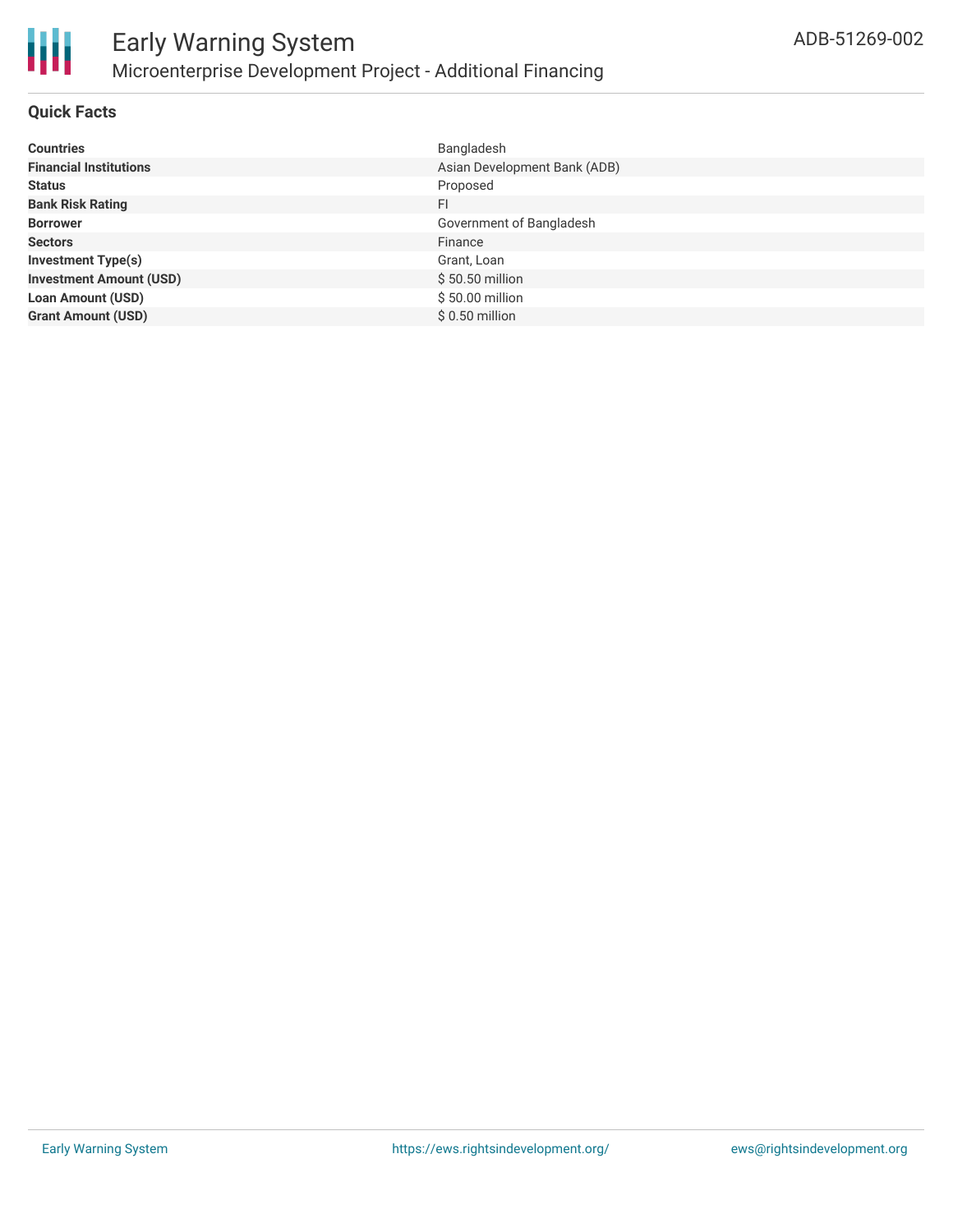

# **Project Description**

According to the bank's website, "This project is an additional financing for Loan 3744-BAN: Microenterprise Development Project for \$50 million (equivalent to 44.63 million) from the ordinary capital resources which was approved on 26 November 2018. The project aimed to promote microenterprise development for inclusive economic growth and poverty reduction. It supported improving microenterprise access to finance through the Palli-Karma Sahayak Foundation (PKSF), an apex development finance and capacity building organisation; and its partner organisations (POs), which are selected microfinance institutions (MFIs). The overall implementation progress is 100%. The cumulative contract awards and disbursements are equivalent to 44.63 million. All loan disbursements and liquidation have been completed in December 2019. The PKSF has disbursed \$50 million (equivalent to 44.63 million) to its 77 Partner Organizations (POs) who have further disbursed \$50.85 million to 34,065 microenterprises (MEs) with an average loan size of \$1,493. This additional financing will provide much needed liquidity support to PKSF. It will benefit rural microenterprises which will restore economic activity, and boost incomes and consumption in rural areas. The major beneficiaries will be women. The sectors likely to benefit are agriculture, fisheries, livestock, small manufacturing, food processing, and services. In addition to promoting growth through forward linkages and developing product markets, the project when completed will be an effective driver for change in the rural economy, and can contribute to poverty alleviation by creating self-employment and wage-employment opportunities."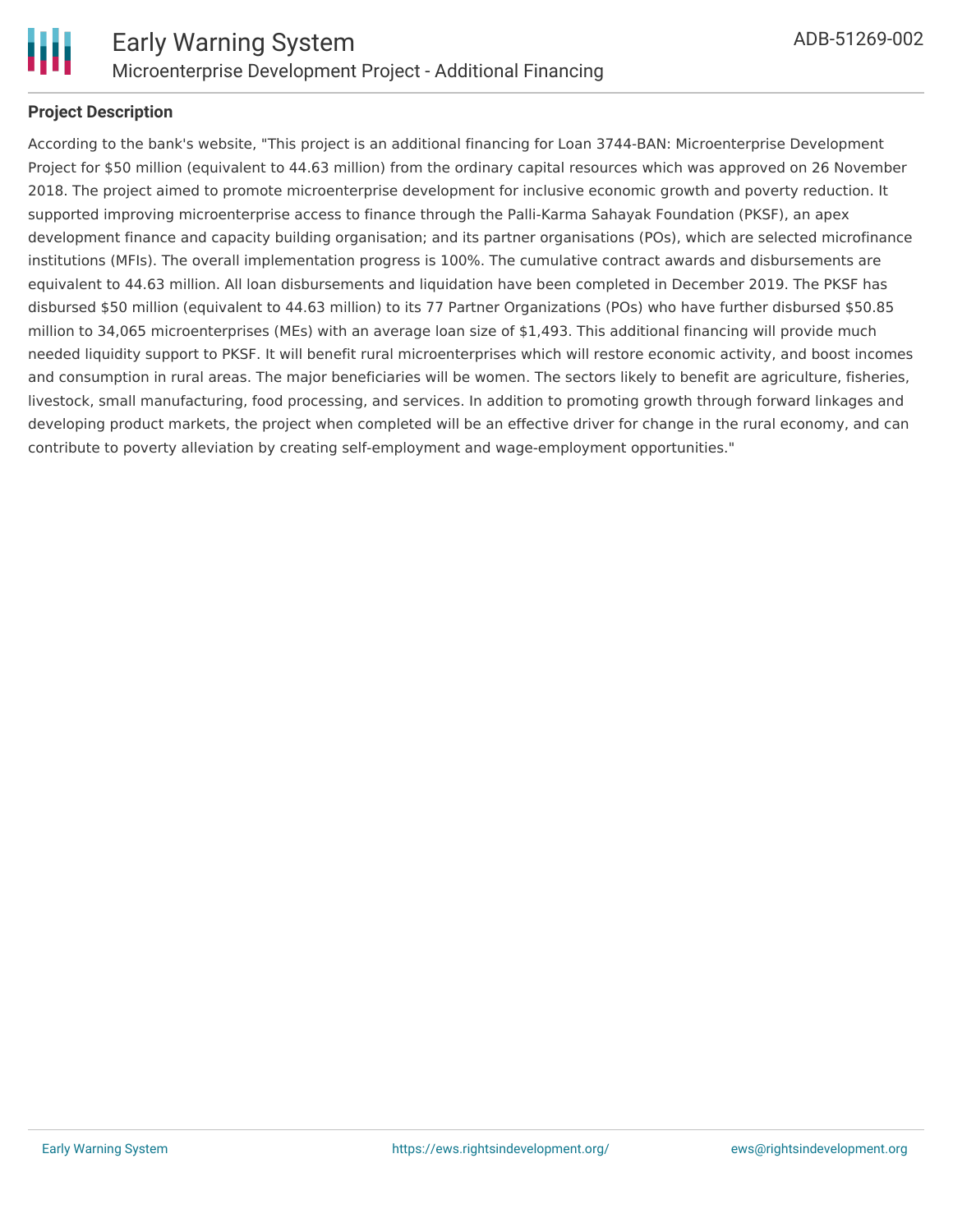

## **Investment Description**

Asian Development Bank (ADB)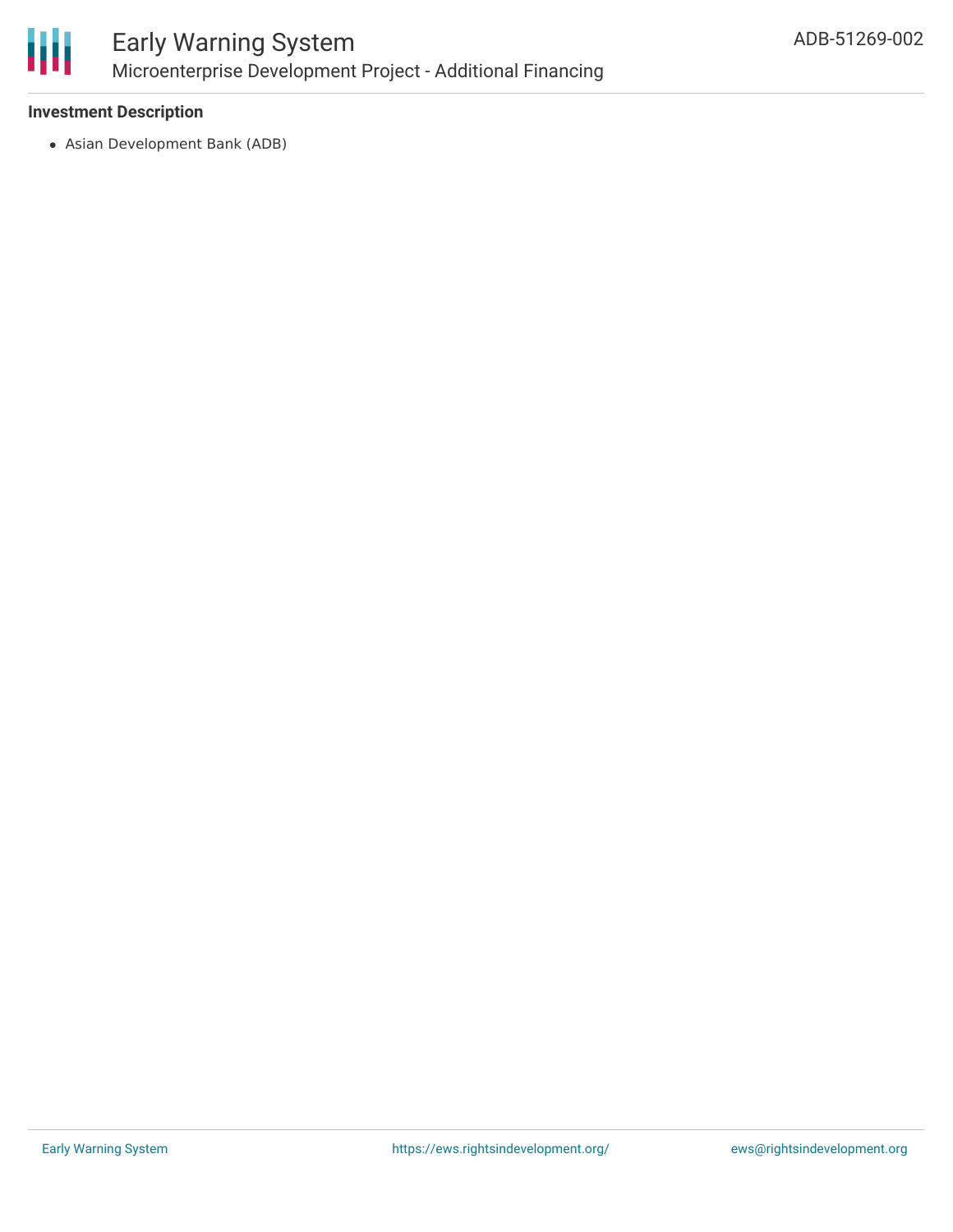

## **Contact Information**

Responsible ADB Officer Varma, Jyotsana Responsible ADB Department South Asia Department Responsible ADB Division Bangladesh Resident Mission Executing Agencies Bank and Financial Institutions Division-MOF Bangladesh Secretariat Dhaka-1000 Bangladesh

#### ACCESS TO INFORMATION

You can submit an information request for project information at: <https://www.adb.org/forms/request-information-form>

ADB has a two-stage appeals process for requesters who believe that ADB has denied their request for information in violation of its Access to Information Policy. You can learn more about filing an appeal at: <https://www.adb.org/site/disclosure/appeals>

#### ACCOUNTABILITY MECHANISM OF ADB

The Accountability Mechanism is an independent complaint mechanism and fact-finding body for people who believe they are likely to be, or have been, adversely affected by an Asian Development Bank-financed project. If you submit a complaint to the Accountability Mechanism, they may investigate to assess whether the Asian Development Bank is following its own policies and procedures for preventing harm to people or the environment. You can learn more about the Accountability Mechanism and how to file a complaint at: <http://www.adb.org/site/accountability-mechanism/main>.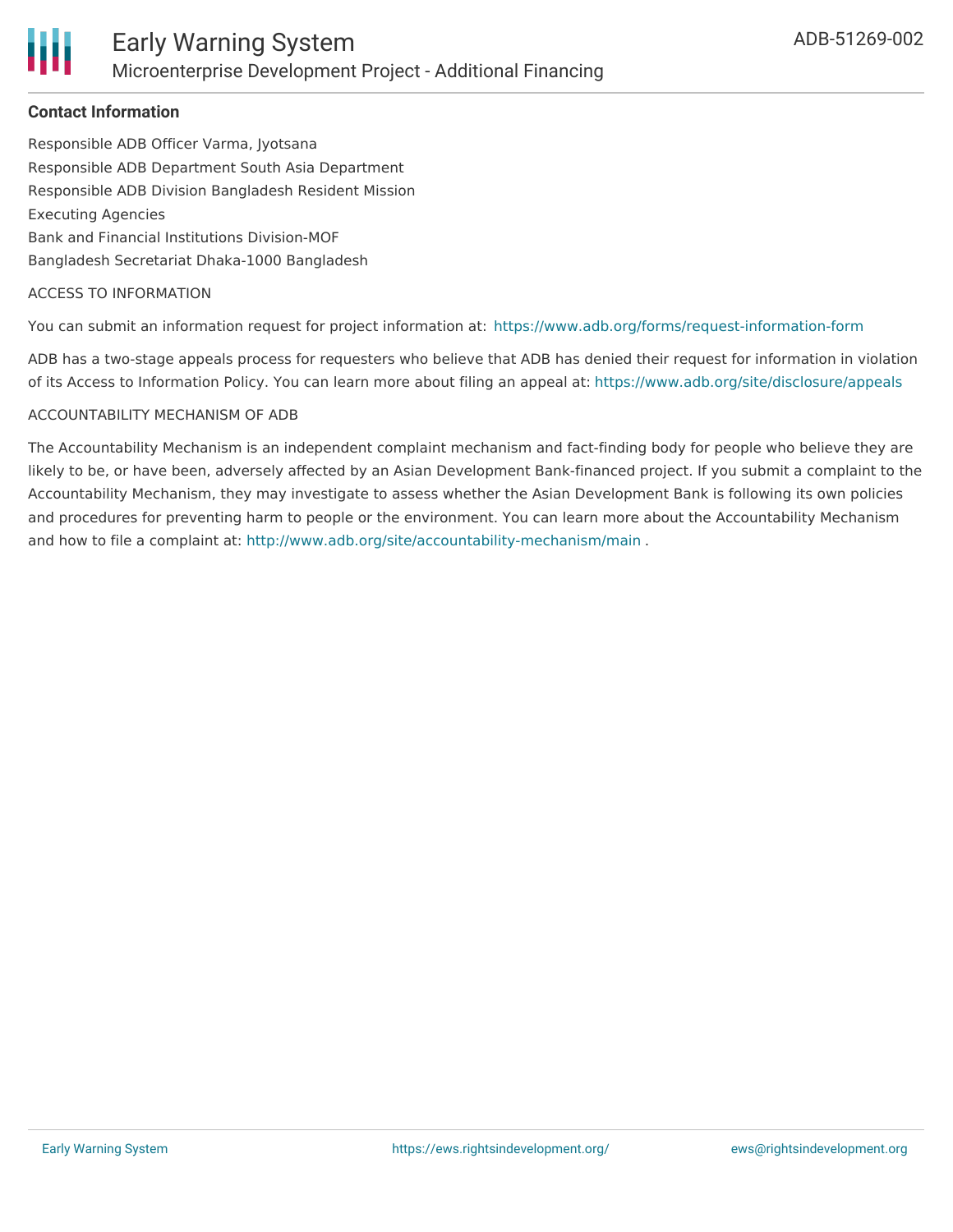

#### **Bank Documents**

• Project [Disclosure](https://ewsdata.rightsindevelopment.org/files/documents/02/ADB-51269-002.pdf) PDF [\[Original](https://www.adb.org/printpdf/projects/51269-002/main) Source]